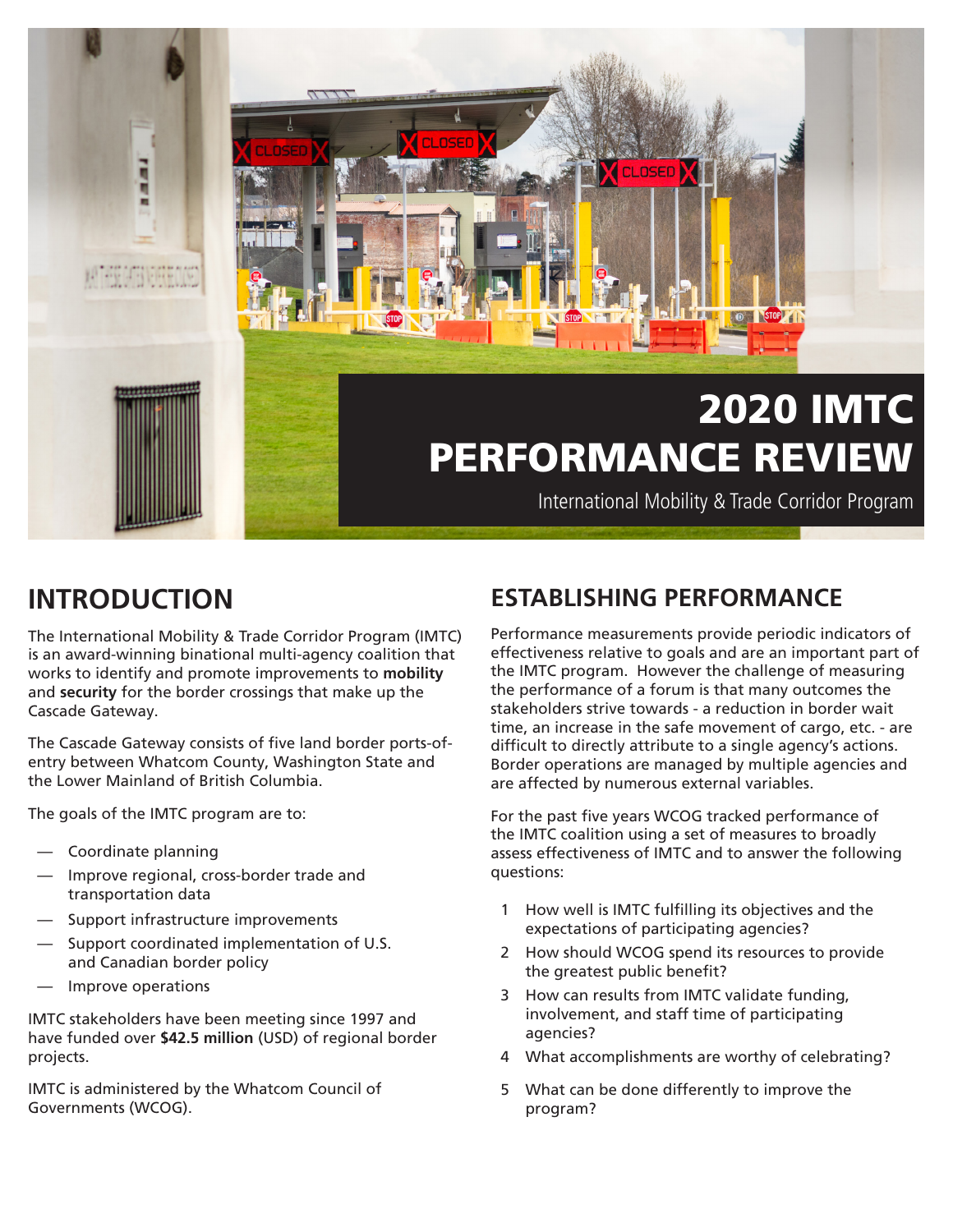## **2020 AND THE IMPACTS OF THE CORONAVIRUS PANDEMIC**

Like every other person and organization around the world in 2020, the IMTC forum has been deeply affected by the COVID-19 global pandemic. The closure of the U.S. - Canada border to all but essential travel on March 21, 2020; the shrinking of the economy and the subsequent impacts on cross-border trade; the inability for government agencies and private organizations to meet or to operate within offices; and the ongoing health concerns of their communities and staff have all led to a drastic change to how IMTC has operated this year.

As a result, this performance review is different than in prior years.

# **PREVIOUS MEASURES**

Typically, an IMTC assessment is based on a series of measures broken out into categories as follows:

#### **— MEETINGS**

- 1. Meeting attendance
- 2. Meeting topics
- 3. National focus
- **— DATA COLLECTION, ANALYSIS & DISTRIBUTION**
	- 4. Current data

### **— COLLABORATION**

- 5. Development of the IMTC Project List
- 6. Development of collaborative tools
- 7. Funding partnerships
- 8. Projects undertaken
- 9. Project assistance requests

### **— DETERMINING EFFECTIVENESS**

- 10. Work relating to IMTC purpose, goals, & strategies
- 11. Resource allocation
- 12. Validating outcomes
- 13. CMM assessment

Each of these measures had means of an assessment and a value that could be compared to the previous year to determine whether the coalition was improving, maintaining, or decreasing it effectiveness in achieving its purpose, goals, and strategies.

This method also served as a means of capturing the work completed in the calendar year by the coalition and WCOG on behalf of the stakeholders.

# **MEASURES FOR 2020**

Despite the challenges of this year, the IMTC forum maintained many of its core functions. To evaluate the forum's performance, a revised set of measures has been developed to show 2020 accomplishments.

Measures have been broken into primary categories with **achievements** and **room for improvement** highlighted for each.

## *1. MEETINGS*

There were seven IMTC Steering Committee meetings in 2020. Only the February meeting was in-person. Given the nature of the online format, meetings were restricted to the Steering Committee to keep participation at a manageable level.

The fact that nearly as many meetings were held in this pandemic year as in 2019 shows that interest in sharing information and participating in the IMTC forum remained strong for all stakeholders.

| Online meetings provided an opportunity<br>for many who could normally not attend<br>due to travel restrictions or distance to<br>participate, leading to higher attendance<br>at meetings than in prior years. It also<br>broadened the range of participants,<br>allowing stakeholders to interact with new<br>individuals and agencies. |
|--------------------------------------------------------------------------------------------------------------------------------------------------------------------------------------------------------------------------------------------------------------------------------------------------------------------------------------------|
| The reduction in regularly-scheduled events<br>increased appetites for information-sharing<br>and the need for updates directly from<br>agency staff. These meetings were often the<br>only way to get information about what<br>was happening at the border crossings.                                                                    |
| The online format, while excellent for<br>presenting information and sharing current<br>event updates, does not lend itself to<br>conversation or dialogue. Given that the<br>function of $IMTC$ is to discuss the operations                                                                                                              |





presenting information and sharing current function of IMTC is to discuss the operations of our shared border facilities in an open manner, this lack of casual discussion proved that in-person events are better suited for collaborative work.



Some technology security restrictions for the inspection agencies made their participation online challenging.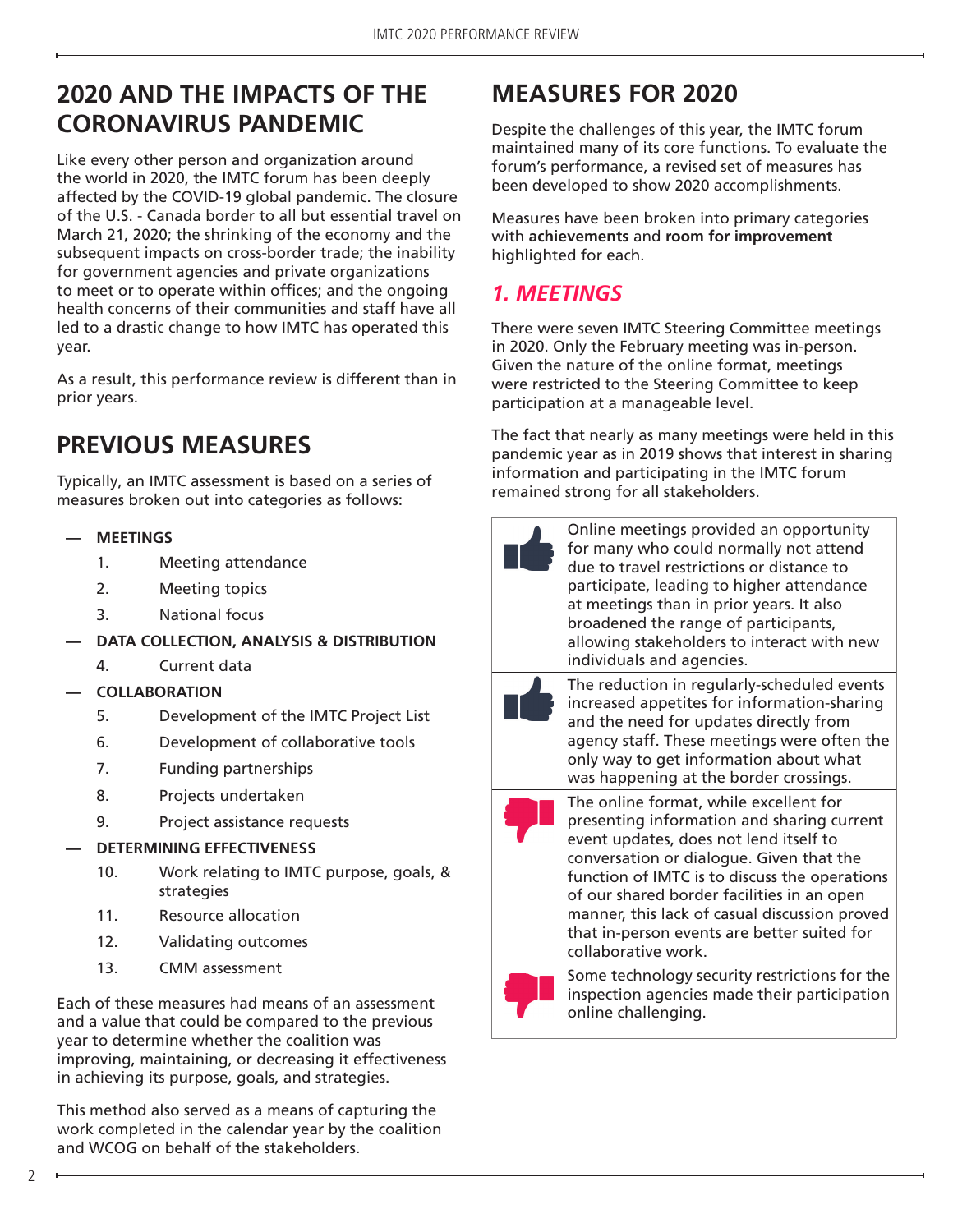## *Ideas for next year*

- Use the webinar tool and other online tools to facilitate larger meetings to allow for Core Group meetings to occur
- Work with U.S. CBP and Canada Border Services Agency to identify better meeting platforms that would allow them to participate online with fewer technical difficulties.
- Look at ways to encourage more dialogue in the meeting with online tools, whiteboarding activities, using cameras, and other ideas.

## *2. PROJECTS*

Several ongoing IMTC projects continued in 2020 and some projects began.

#### 1. COVID-19 Impacts on Cross-Border Freight through the Cascade Gateway

This project seeks to understand how cross-border trade flows have been affected by the COVID-19 pandemic and if the nature of these changes are short-term, longer-term systematic changes, or some combination of these.

### 2. Cascade Gateway Border Data Warehouse 3.0

This \$200,000 (USD) project upgraded the existing database that stores passenger and commercial vehicle wait times, volume, and other data relating to vehicle traffic at the four Cascade Gateway land ports-of-entry. The project wrapped up February 2021 with a new website, database, and subscription service accessible at www.borderdata.org.

### 3. Modeling Pre-Primary NII Inspection

This project uses discrete event simulation modeling to analyze the effects of processing empty commercial vehicles through a non-intrusive inspection (NII) portal as a pre-primary strategy to improve commercial processing rates and increase security.

### 4. Lynden/Aldergrove crossing assessment

Recently completed improvements at the Lynden/ Aldergrove crossing create a heightened need to update information about cross-border travel and trade moving through the system and identify trends that upcoming investments should respond to. The assessment will also look at the Sumas/Abbotsford-Huntingdon port-of-entry that often has changing patterns based on behaviors at Lynden/Aldergrove.



Research and ITS projects were able to continue without much impact in 2020 given that the majority of work could be accomplished from home.

The lack of dynamic current border data impacted some of the testing for the Cascade Gateway Border Data Warehouse project and slowed the Lynden/Aldergrove assessment.

## *3. DATA SHARING*

Data sharing was previously evaluated based on the freshness of the data sets available by mode; data requests from agencies; project assistance requests; and the development and distribution of specific datarelated products like the IMTC Resource Manual and the border construction schedule.

For this evaluation, we looked at whether IMTC partner agencies have successfully exchanged data sources, whether those sources of data have increased or improved, and what can be done to advance data resources and sharing next year.

| The IMTC Resource Manual, published<br>annually since 2000 as a print document,<br>was converted to an online, dynamic<br>data resource tool called the 2020 Border<br>Data Digest. This new feature allows<br>users to interact with the visualizations<br>and download specific data from the<br>presentations. |
|-------------------------------------------------------------------------------------------------------------------------------------------------------------------------------------------------------------------------------------------------------------------------------------------------------------------|
| Data collected in previous projects,<br>including the 2015-2016 Border Freight<br>Operations Study and the 2018-2019 IMTC<br>Passenger Intercept Survey, were made<br>available through data visualizations<br>through the 2020 Border Data Digest<br>dashboards.                                                 |
| An analysis of impacts of COVID-19 cross-<br>border restrictions on passenger travel was<br>made available to stakeholders and the<br>public, and a monthly comparison of freight<br>volumes was shared comparing 2020 to<br>2019.                                                                                |
| WCOG assisted the Border Policy Research<br>Institute at Western Washington University<br>to estimate the impacts of the loss of<br>Canadian visitors to Whatcom County and<br>Washington State.                                                                                                                  |
| WCOG was asked to provide data to                                                                                                                                                                                                                                                                                 |



WCOG was asked to provide data to partners on multiple occasions.